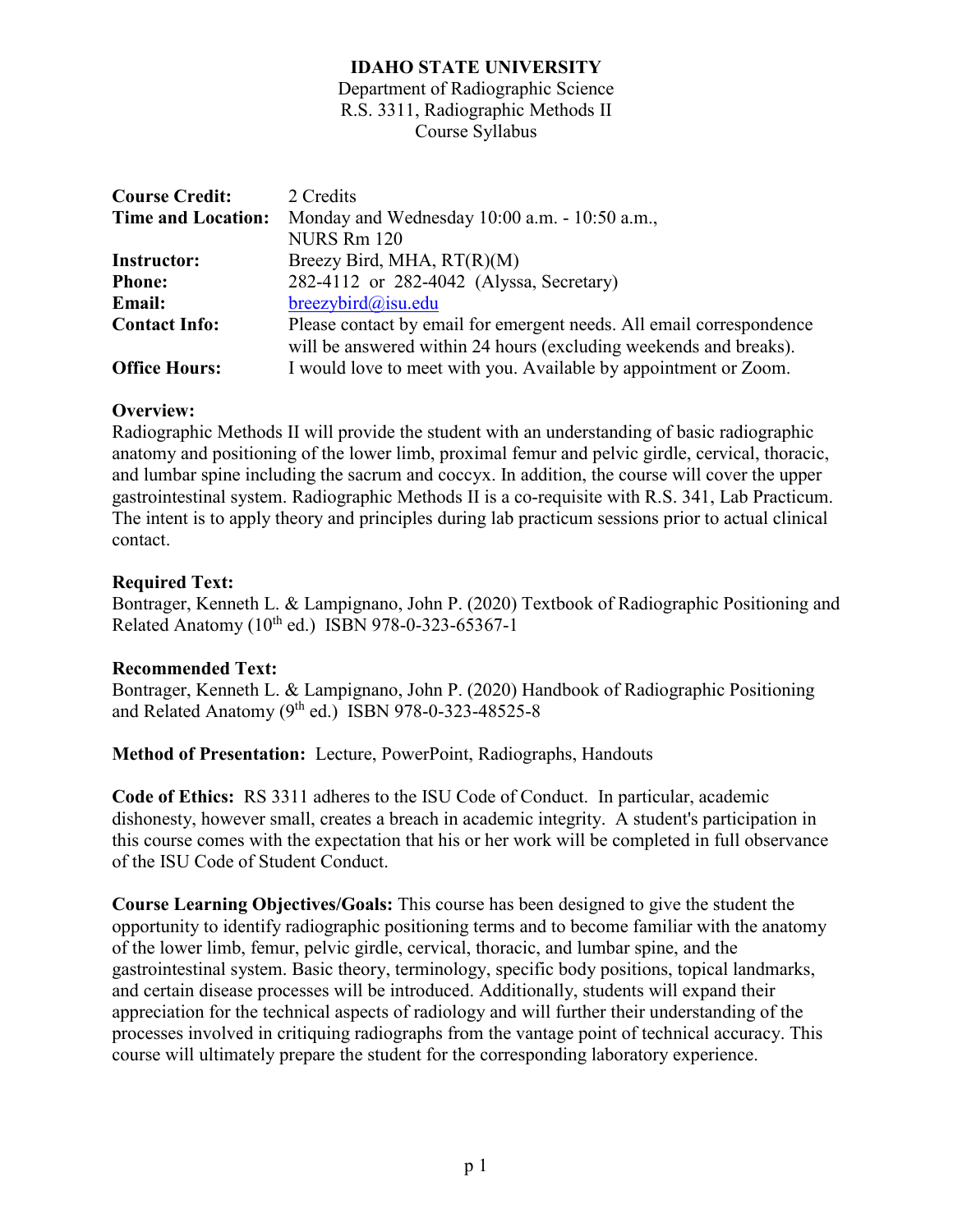Department of Radiographic Science R.S. 3311, Radiographic Methods II Course Syllabus

The **Secretary's Commission on Achieving Necessary Skills (SCANS)**: This commission was appointed by the Secretary of Labor to determine the skills people need to succeed in the work place. The Commission's fundamental purpose is to encourage a high-performance economy characterized by high-skill, high-wage employment. The Commission's research found that effective job performance is what business calls *workplace know-how*. This know-how has two elements: competencies and a foundation. The SCANS report identifies five competencies and a three-part foundation of skills and personal qualities that lie at the heart of job performance. While the Commission's work ended with the report, its recommendations must be implemented; as the report stated, "...defining competencies and a foundation is not enough. Schools must teach them. Students must learn them."

http://www.academicinnovations.com/report.html

| <b>A Three Part Foundation</b> |                                                                         |  |  |
|--------------------------------|-------------------------------------------------------------------------|--|--|
| 1. Basic Skills                | reads, writes, performs arithmetic and mathematical operations, listens |  |  |
|                                | and speaks                                                              |  |  |
| 2. Thinking Skills             | thinks creatively, makes decisions, solves problems, visualizes, knows  |  |  |
|                                | how to learn, and reasons                                               |  |  |
| 3. Personal Qualities          | displays responsibility, self-esteem, sociability, self-management, and |  |  |
|                                | integrity and honesty                                                   |  |  |
| <b>The Five Competencies</b>   |                                                                         |  |  |
| 4. Resources                   | identifies, organizes, plans and allocates resources                    |  |  |
| 5. Interpersonal               | works with others                                                       |  |  |
| 6. Information                 | acquires and uses information                                           |  |  |
| 7. Systems                     | understands complex interrelationships                                  |  |  |
| 8. Technology                  | works with a variety of technologies                                    |  |  |

### **Description of SCANS competencies are as follows:**

Each of these foundations and competencies are listed after the objective that meet the competency or skill set described above.

#### **Course Learning Outcomes:**

**Chapter 6** Lower Limb

| Upon completion of this chapter the student will be able to:                       | <b>SCANS</b> |
|------------------------------------------------------------------------------------|--------------|
| On drawings and radiographs, identify specific anatomy of the foot, ankle, leg,    | 1,2,3,4,6,8  |
| knee, patella and femur.                                                           |              |
| Describe specific joints and anatomical relationships of the foot, ankle, and      | 1,2,4        |
| knee.                                                                              |              |
| Identify specific joints of the foot, ankle, leg and knee according to the correct | 1,2,4,       |
| classification and movement type.                                                  |              |
| Describe the basic and special projections of the toes, foot, ankle, calcaneus,    | 1,2,3,4,7,8  |
| knee, patella, intercondylar fossa and femur to include CR placement and           |              |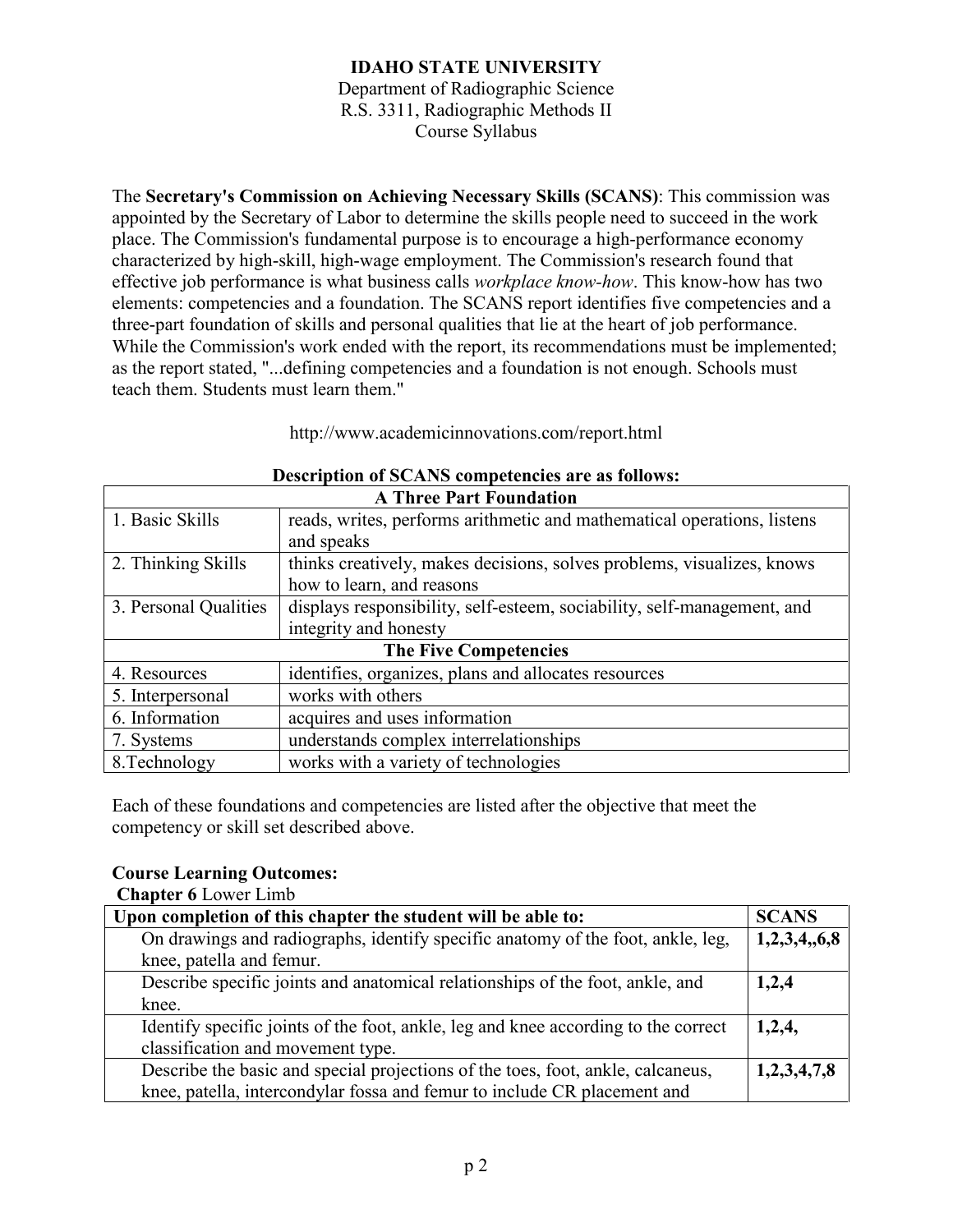## Department of Radiographic Science R.S. 3311, Radiographic Methods II

Course Syllabus

| angulation, correct film size and placement, part positioning, technical factors,<br>and evaluation criteria. |       |
|---------------------------------------------------------------------------------------------------------------|-------|
| Demonstrate in a lab setting all of the exams covered in this chapter.                                        | 1,2,5 |

## **Chapter 7** Femur and Pelvic Girdle

| Upon completion of this chapter the student will be able to:                        | <b>SCANS</b>    |
|-------------------------------------------------------------------------------------|-----------------|
| On drawings and radiographs, identify specific anatomy of the hips and pelvis.      | 1,2,4,6         |
| Describe the location of the major landmarks of the pelvis and hip, and two         | 1,2,6           |
| methods of locating the femoral head and neck on an AP hip and pelvis.              |                 |
| Describe the structural and functional differences of the greater and lesser        | 1,2,4,6         |
| pelvis, and the structural difference between male and female pelvis.               |                 |
| Identify the correct classification and movement type for the joints of the pelvis. | 1,2,6           |
| Identify the correct pickup chambers when using AEC for hip and pelvis              | 1,2,6           |
| projections.                                                                        |                 |
| Determine if a pelvis or hip represents a true AP position based on the             | 1,2,6           |
| established evaluation criteria.                                                    |                 |
| Describe and list those projections of the female pelvis and/or hips for which      | 1,2,6           |
| gonadal shielding should be used and how such shields should be placed.             |                 |
| Describe the basic projections, type and size of film holder, central ray location  | 1,2,6,7         |
| and anatomy best demonstrated for radiographic examinations of the hips,            |                 |
| pelvis and sacroiliac joints.                                                       |                 |
| Determine the gender of the patient from radiographs of the pelvis.                 | 1,2,6           |
| Demonstrate in a lab setting positioning for each of the exams covered in this      | 1,2,3,4,5,6,7,8 |
| chapter.                                                                            |                 |

**Chapter 8** Cervical and Thoracic Spine

| Upon completion of this chapter the student will be able to:                      | <b>SCANS</b>     |
|-----------------------------------------------------------------------------------|------------------|
| On drawings and radiographs identify specific anatomy of the vertebral            | 1,2,4,6,7        |
| column, vertebral curvatures, vertebra, joints in the vertebral column, cervical  |                  |
| vertebrae, atlas (C1) and axis (C2), thoracic vertebrae, intervertebral foramina, |                  |
| and zygapophyseal joints.                                                         |                  |
| Identify topographic landmarks of the cervical and thoracic spine.                | 1,2,6            |
| Identify and describe the basic and special projections for the cervical spine    | 1,2,6,7          |
| including: AP, open mouth, obliques, lateral, trauma lateral and swimmers         |                  |
| projections.                                                                      |                  |
| Identify and describe the basic and special projections for the thoracic spine    | 1,2,6            |
| including the AP, Lateral, and Oblique.                                           |                  |
| Demonstrate in lab setting positioning for each of the exams covered in this      | 1,2,3,4,5,6,7,8, |
| chapter.                                                                          |                  |
| Determine when a hyperflexion and hyperextension study of the cervical spine      | 1,2              |
| should be performed.                                                              |                  |
| Describe the Fuch, Judd, and Ottonello methods.                                   | 1,2,6            |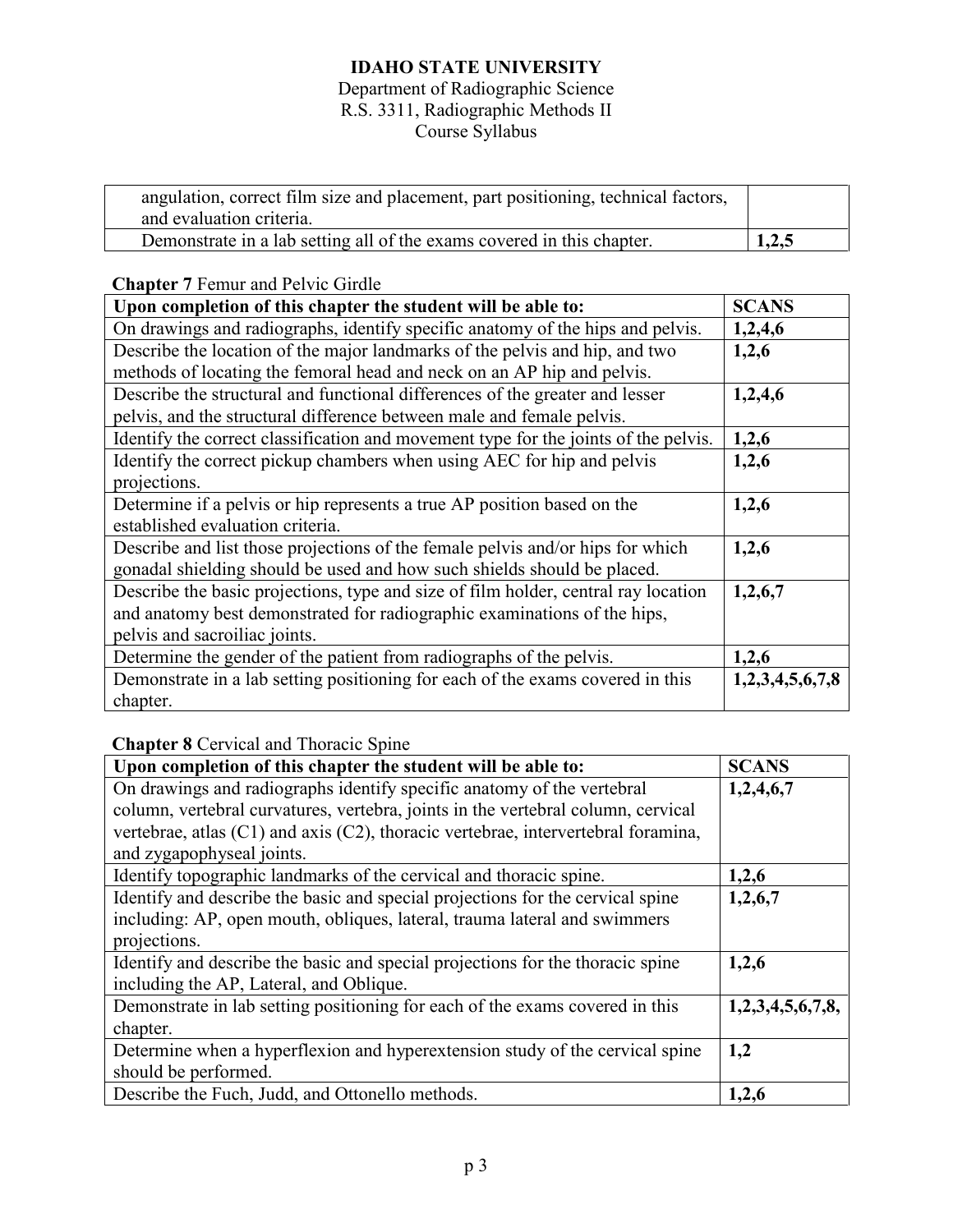#### Department of Radiographic Science R.S. 3311, Radiographic Methods II Course Syllabus

| <b>Chapter 9 Lumbar Spine</b> |  |  |
|-------------------------------|--|--|
|-------------------------------|--|--|

| Upon completion of this chapter the student will be able to:                      | <b>SCANS</b>    |
|-----------------------------------------------------------------------------------|-----------------|
| On drawings and radiographs identify specific anatomy of the following: lumbar    | 1,2,6           |
| vertebrae, sacrum, and coccyx.                                                    |                 |
| Determine the classification of joints described in this chapter.                 | 1,2,6           |
| Identify topographic landmarks of the lumbar spine, sacrum, and coccyx.           | 1,2,6           |
| Identify and describe the basic and special projections for the lumbar spine,     | 1,2,6           |
| sacrum, and coccyx.                                                               |                 |
| Demonstrate in a lab setting positioning for each of the exams covered in this    | 1,2,3,4,5,6,7,8 |
| chapter.                                                                          |                 |
| Describe the Ferguson method as it pertains to Scoliosis.                         | 1,2,4,6         |
| Describe the importance of Right and Left bending radiographs in addition to      | 1,2,6           |
| hyperextension and hyperflexion laterals as they relate to spinal fusion imaging. |                 |

## **Chapter 12** Biliary Tract and Upper Gastrointestinal System

| Upon completion of this chapter the student will be able to:                   | <b>SCANS</b>    |
|--------------------------------------------------------------------------------|-----------------|
| On drawings and on radiographs identify specific anatomy as it relates to this | 1,2,5,6         |
| chapter. This includes the following anatomy: esophagus, stomach, duodenum,    |                 |
| body habitus, common radiographic procedures, and the oral cavity and          |                 |
| pharynx.                                                                       |                 |
| Determine the contrast media employed for procedures covered in this chapter   | 1,2,4,6         |
| and identify the meaning of a "Double Contrast Study".                         |                 |
| Describe how the student radiographer can protect him/herself with regards to  | 1,2,4,5         |
| radiation when performing the exams listed in this chapter.                    |                 |
| Demonstrate in a lab setting positioning for each of the exams covered in this | 1,2,3,4,5,6,7,8 |
| chapter.                                                                       |                 |
| Identify the basic and special projections for the esophagram and upper GI     | 1,2,6           |
| series.                                                                        |                 |

#### **All Chapters (See Lab Syllabi)**

| Concurrently with this course the student will:                                                      | <b>SCANS</b> |
|------------------------------------------------------------------------------------------------------|--------------|
| Participate in radiographic procedures in a lab setting consistent with R.S. 3311.   1,2,3,4,5,6,7,8 |              |

#### **Academic Dishonesty Policy:**

Academic dishonesty (cheating, plagiarism, etc.) will not be tolerated in this class and may result in suspension or dismissal from this course and from the program. Cases will also be referred to the Dean of Students for possible dismissal from the university.

Cheating includes, but is not limited to, (1) use of any unauthorized assistance in taking quizzes, tests, or examinations; (2) dependence upon the aid of sources beyond those authorized by the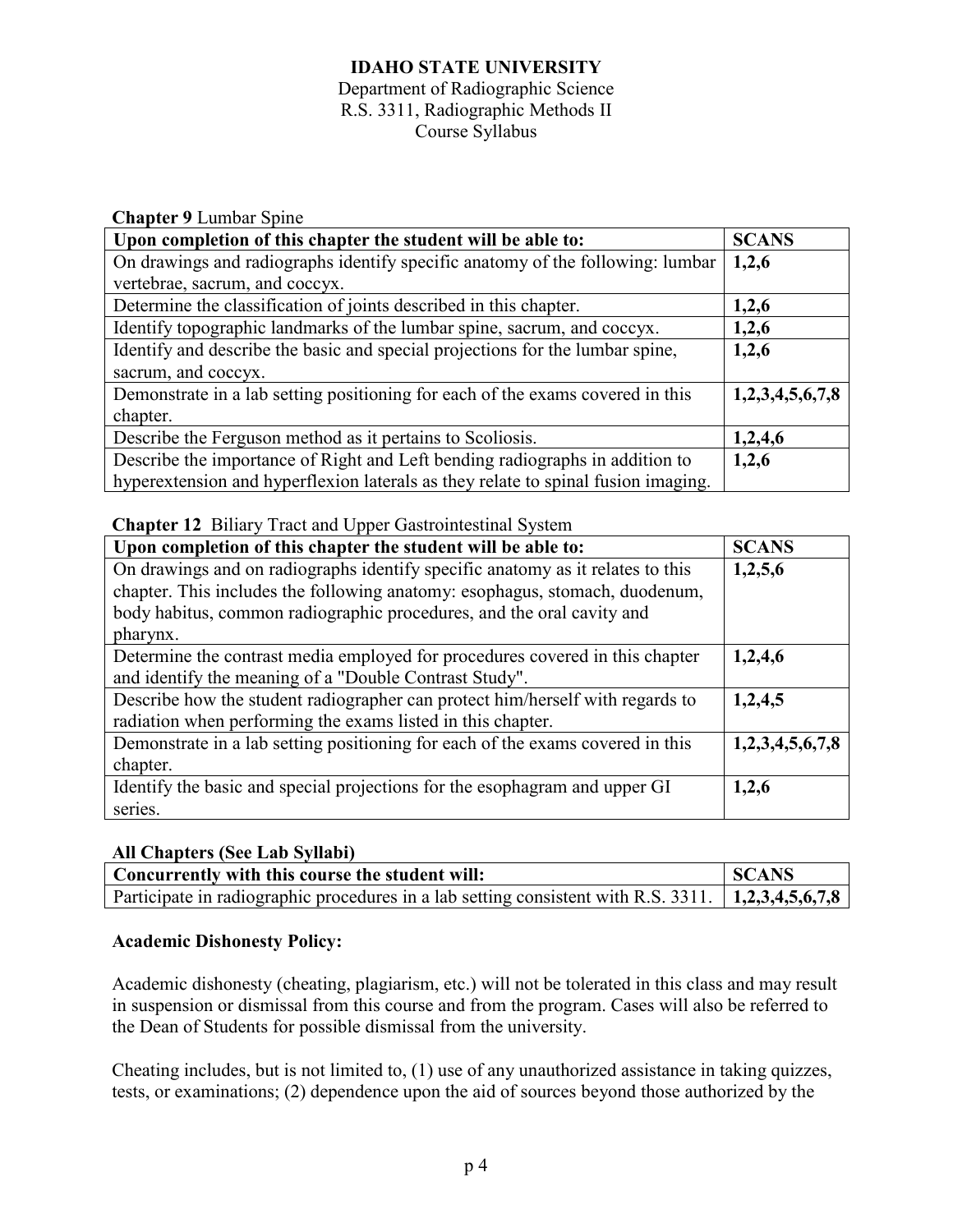### **IDAHO STATE UNIVERSITY** Department of Radiographic Science R.S. 3311, Radiographic Methods II Course Syllabus

instructor in writing papers, preparing reports, solving problems, or completing other assignments; or (3) the acquisition of tests or other academic materials belonging to the university faculty or staff without permission.

Plagiarism includes, but is not limited to, the use of, by paraphrase or direct quotation without correct recognition, the published or unpublished works of another person. The use of materials generated by agencies engaged in "selling" term papers is also plagiarism.

Many components RS 3311 are designed to be highly interactive. Students are encouraged to take full advantage of the many resources available including Internet sites, handouts and workbooks, other textbooks and journals, faculty, and peers. This interactive collegial learning environment is conducive for life-long learning.

*What does this mean:* I have allowed 'printed material' from the Web site to be available to the student. This can present problems if not used properly. Material from quizzes and tests should be used for your OWN study endeavors. Because the quizzes are open book, you should not obtain the answers from other students prior to taking the quizzes. This defeats the intended learning methodology. Also, DO NOT obtain material (quizzes and tests) from previous students who have taken this course. I will consider this cheating and could result in an automatic 'F' for the quiz and the course. You may print the quizzes at your discretion, but I DO NOT allow PRINTING of tests. Additionally, tests cannot be reviewed after they have been taken except in my presence. Failure to follow these instructions will result in a failure of the course.

## *When students submit their efforts for grading, they are attesting that they have abided by these rules.*

## **Online and in-class quizzes:**

Each chapter your homework is to complete the Bontragers, Web Review, and ASRT module Quizzes. Failure to complete the online quizzes before the due date will result in a Zero and there will be NO make-up. On average, you have about 3 weeks to complete the online quizzes for each chapter. Sometimes there will be in-class pop quizzes.

## **Kahoot Test Review:**

I do not allow taking pictures of the Kahoot Review. If I catch you taking a picture, you will be dismissed from the review.

## **Chapter Exams:**

All chapter exams will be held in the computer lab in the nursing building unless other arrangements have been made to take the test in the Campus Testing Center. In the event that COVID-19 restrictions are implemented to decrease the number of students allowed in a room to maintain social distancing, testing times, dates, and locations may be altered.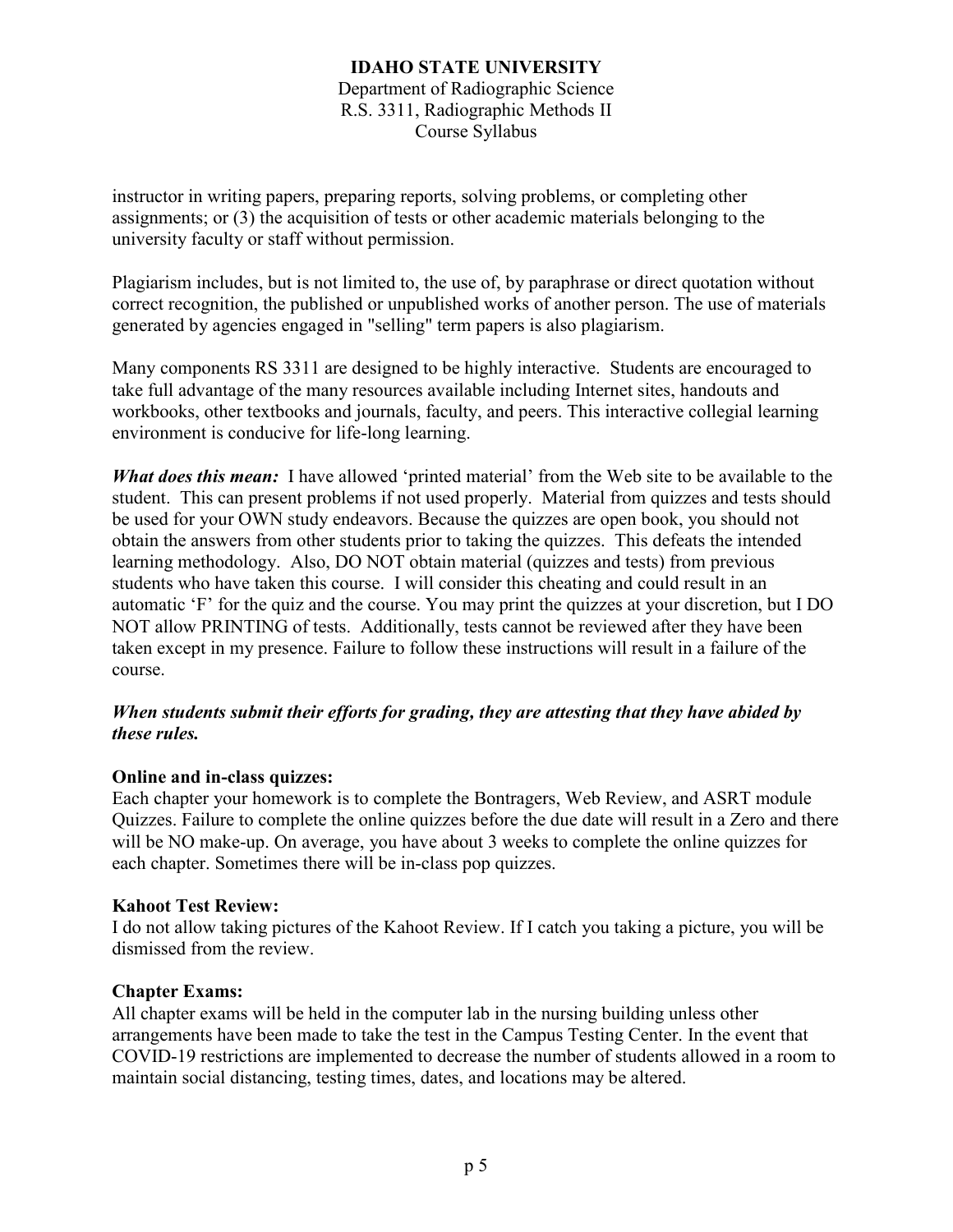### **IDAHO STATE UNIVERSITY** Department of Radiographic Science R.S. 3311, Radiographic Methods II Course Syllabus

## **Classroom Procedure:**

1. **Attendance:** You are expected to attend class regularly. It is your responsibility to maintain a level of attendance to derive maximum benefit from the instruction. Each day missed without an acceptable excuse (doctor's note) will have a penalty of an overall 1% deduction per day on your final grade. For example, if your final grade is a 91% at the end of the semester and you missed two class periods without an acceptable excuse (doctor's note) you will receive a final grade of 89%. If something comes up and you are going to miss a class period, you should communicate with me via email before class begins. This way you will have a chance to make up any in-class quizzes if the instructor deems the excuse acceptable.

#### 2. **Grading Procedure:**

| <b>Assessment Method</b>    | <b>Percentage Value</b> |
|-----------------------------|-------------------------|
| Test #1 = Chapter 6         | 12%                     |
| Test $#2$ = Chapter 7       | 12%                     |
| Test #3 = Chapter 8         | 12%                     |
| Test $#4 = Chapter 9$       | 12%                     |
| Test $#5$ = Chapter 12      | 12%                     |
| Online and in-class quizzes | 15%                     |
| Final Comprehensive Exam    | 25%                     |

| $\frac{1}{2}$ and $\frac{1}{2}$ we have $\frac{1}{2}$ and $\frac{1}{2}$ and $\frac{1}{2}$ and $\frac{1}{2}$ |                      |           |      |
|-------------------------------------------------------------------------------------------------------------|----------------------|-----------|------|
| $+/-$ System                                                                                                |                      |           |      |
| 93-100%                                                                                                     |                      | 73-76%    | C    |
| 90-92%                                                                                                      | А-                   | 70-72%    | $C-$ |
| 87-89%                                                                                                      | $_{\rm B+}$          | 67-69%    | $D+$ |
| 83-86%                                                                                                      | R                    | 63-66%    | D    |
| 80-82%                                                                                                      | В-                   | 60-62%    | $D-$ |
| 77-79%                                                                                                      | $^{\small \frown +}$ | 59% Below | F    |

#### **This grading Scale will be used:**

*Note: A grade of C or better is required in this course in order to receive a degree from the Department of Radiographic Science.*

The minimum requirements to earn a passing grade are successful completion of all tests (70% minimum). Tests and Quizzes will be a combination of either written or computer based. Tests will be scheduled to be taken in a computer lab on campus. The lab in the nursing building on the ground floor is the lab I try to schedule for tests; however, the Turner Lab is close to our classroom, and is the one I will try to schedule if the nursing building lab is not available. It is the student's responsibility to know when and where tests are scheduled. Dates are posted in the Web Course Calendar and reminders will be given in class. Students may use their own wireless laptops if they have one if tests are given in class; otherwise, students are required to use a lab computer when testing.